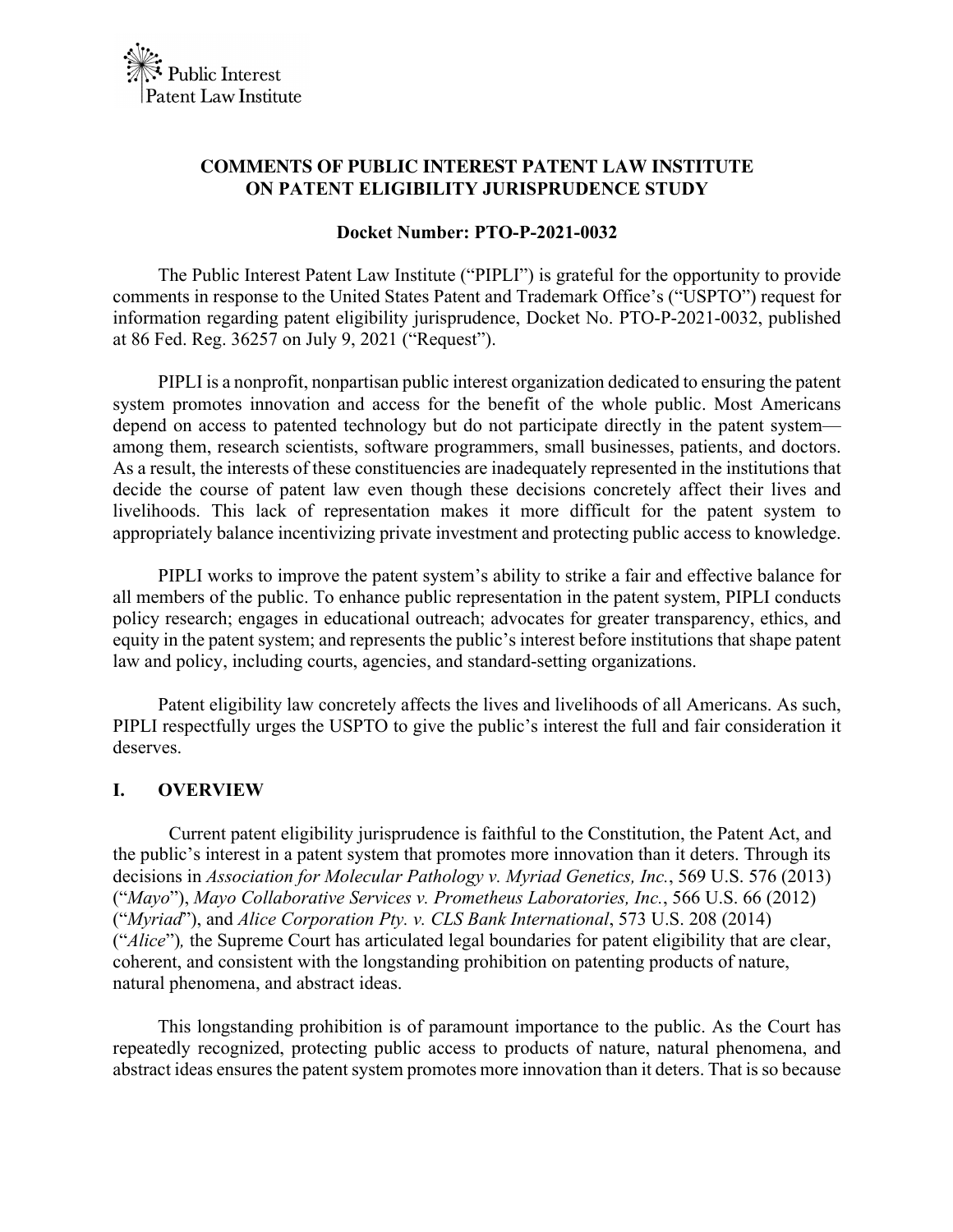these categories of subject matter do not encompass products of human invention, but rather, the building blocks on which human inventive potential depends.

The COVID-19 pandemic has highlighted the importance of preserving public access to laws of nature, natural phenomena, and abstract ideas. The patent eligibility requirements set forth in *Myriad*, *Mayo*, and *Alice* have been and remain crucial to our country's COVID-19 response and recovery efforts. Because of them, we have more advanced, accessible, and affordable technology for COVID-19 testing, virus tracking, and telehealth services, which have significantly improved public health outcomes.

Given the public benefits attributable to current patent eligibility jurisprudence, the USPTO's approach to assessing patent eligibility should be as faithful to that jurisprudence as possible. We respectfully urge the USPTO to ensure its patent eligibility guidance is consistent with the Constitution, Supreme Court precedent, and public interest.

# **II. THE CURRENT STATE OF PATENT-ELIGIBILITY JURISPRUDENCE.**

Section 101 of the Patent Act defines patent eligible subject matter as "any new and useful process, machine, manufacture, or composition of matter, or any new and useful improvement thereof...." The Supreme Court has long held that this provision, which has remained virtually intact since the Patent Act of 1793,<sup>2</sup> implicitly excludes subject matter that humans did not and could not have invented: laws of nature, natural phenomena, and abstract ideas. 3

These implicit prohibitions are rooted in the Constitution, which defines the purpose of the patent system: "promot[ing] the progress of science and useful arts."4 As the Supreme Court has recognized, "[t]he patent monopoly was not designed to secure to the inventor his natural right in his discoveries. Rather, it was a reward, an inducement, to bring forth *new* knowledge."5

*Myriad*, *Mayo*, and *Alice* stay true to the Constitution and the Patent Act by protecting the public's access to the building blocks of scientific progress that humans did not and could not have invented. These cases establish that patents claiming laws of nature, natural phenomena, or abstract ideas without adding significantly more are not eligible for patent protection. In so doing, they apply well-established legal principles to modern technologies—namely, genetic testing, biological diagnostics, and computer networking—and thus ensure the patent system can promote more innovation than it deters.

<sup>&</sup>lt;sup>1</sup> 35 U.S.C. § 101.

<sup>2</sup> *See Diamond v. Diehr*, 450 U.S. 175, 182 (1981) ("[A] process has historically enjoyed patent protection because it was considered a form of 'art' as that term was used in the 1793 Act.").

<sup>3</sup> *See Diamond v. Chakrabarty*, 447 U.S. 303, 309 (1980) (rejecting suggestion "that § 101 has no limits or that it embraces every discovery," pointing out that "[t]he laws of nature, physical phenomena, and abstract ideas have been held not patentable, and collecting cases dating back to 1853).

 $4$  U.S. CONST. art. I,  $8$  8, cl. 8.

<sup>5</sup> *Graham v. John Deere Co. of Kansas City*, 383 U.S. 1, 9 (1966) (emphasis added).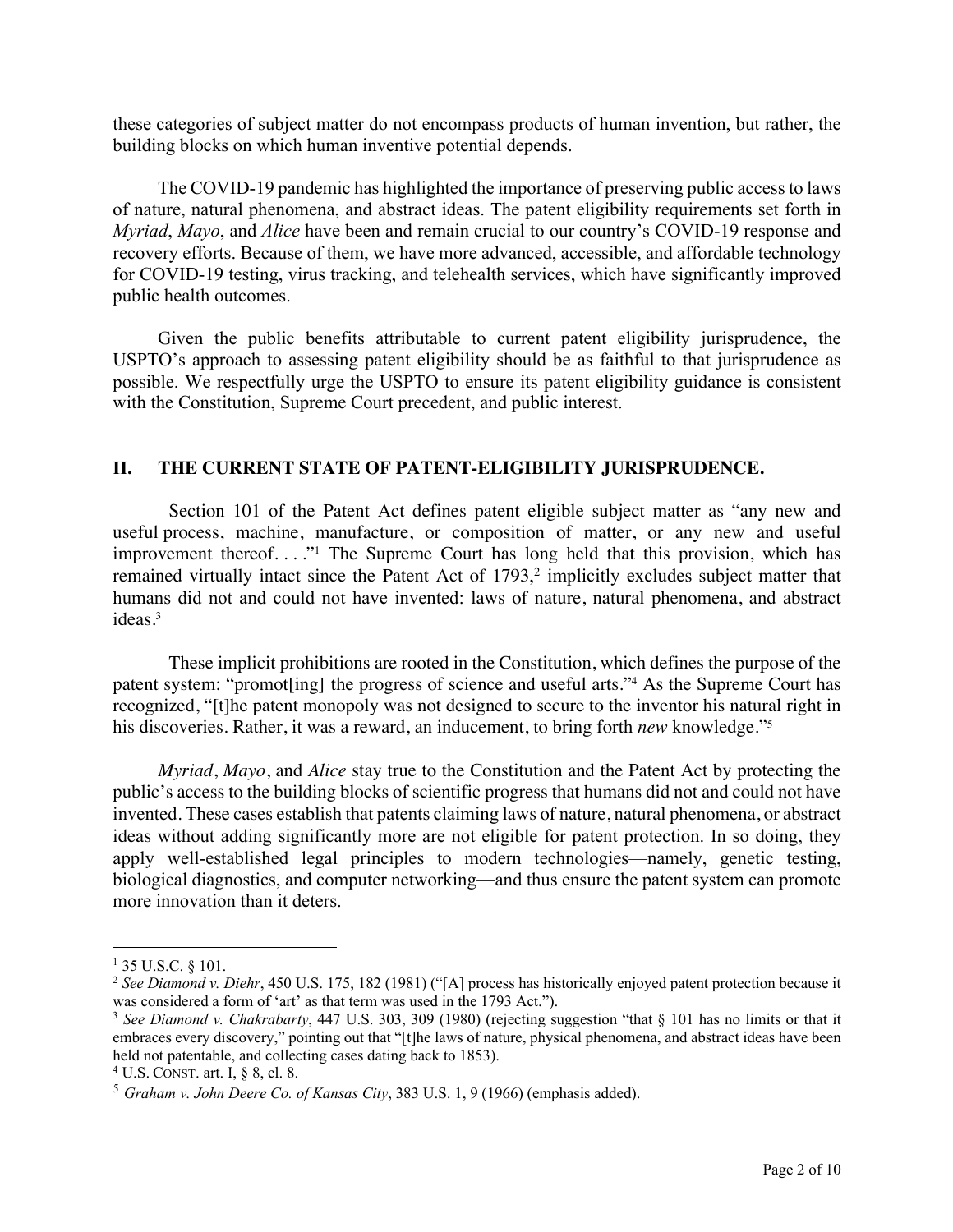# **III. THE IMPORTANCE OF CURRENT PATENT ELIGIBILITY JURISPRUDENCE TO COVID-19 RESPONSE AND RECOVERY EFFORTS.**

The Supreme Court has long stressed the foundational importance of the public's interest to the patent system. Congress was given the authority to grant patents "in the hope that the productive effort thereby fostered will have a positive effect on society through the introduction of new products and processes of manufacture into the economy, and the emanations by way of increased employment and better lives for our citizens."6 In other words, the patent system was designed to benefit the public.7

The patent system has met its goal of benefiting the public throughout the COVID-19 pandemic because of the protections patent eligibility law currently provides. The Supreme Court's decisions in *Myriad*, *Mayo*, and *Alice* have saved countless lives through their impact on domestic COVID-19 recovery efforts, including crucial developments in testing, tracking, and treatment. Together, these precedents have ensured public access to essential technologies while enabling the government to focus its attention and resources on public health instead of defensive patenting efforts and inflated health care costs.

The contrast to the 2003 SARS outbreak is striking. That outbreak occurred before the Supreme Court made clear in *Myriad* that genetic sequences are ineligible for patent protection*.*  As a result, private companies raced to obtain patents on key viral sequences. In response, the U.S. Centers for Disease Control and Prevention defensively filed its own patent applications to protect patients' and researchers' access to essential research and treatment tools.8 Thanks to *Myriad*'s prohibition on patenting gene sequences, patent races and wasted government resources have not again endangered public health as they did during the 2003 SARS outbreak.

As described further below, *Myriad, Mayo*, and *Alice* have all played key roles in protecting the public during the COVID-19 pandemic. Without them, public health outcomes would be significantly worse, and a full recovery from the pandemic even more difficult to achieve. The public has a compelling interest in preserving these precedents and ensuring their application so that we can fully recover from COVID-19 and effectively respond to similar threats in the future.

<sup>6</sup> *Diamond v. Chakrabarty*, 447 U.S. 303, 307 (1980) (internal quotation marks and citation omitted).

<sup>7</sup> *See, e.g.*, *Graham*, 383 U.S. at 9 ("The patent monopoly was not designed to secure to the inventor his natural right

<sup>&</sup>lt;sup>8</sup> See e.g., Letter from the Laboratory for Clinical Genomics & Advanced Technology (CGAT) on Request for Comment on Current Pat. Eligibility Juris. (CGAT Letter) (Sept. 8, 2021), https://www.regulations.gov/comment/PTO-P-2021-0032-0047;

Letter from the Coalition for Life Science (CLS) on Request for Comment on Current Pat. Eligibility Juris. (CLS Letter) (Sept. 8, 2021), https://www.regulations.gov/comment/PTO-P-2021-0032-0067;

Letter from Helen Fernandes on Request for Comment on Current Pat. Eligibility Juris. (Fernandes Letter) (Sept. 8, 2021), https://www.regulations.gov/comment/PTO-P-2021-0032-0068;

Letter from the Breast Cancer Action on Request for Comment on Current Pat. Eligibility Juris. (Breast Cancer Action Letter) (Sept. 8, 2021), https://www.regulations.gov/comment/PTO-P-2021-0032-0069.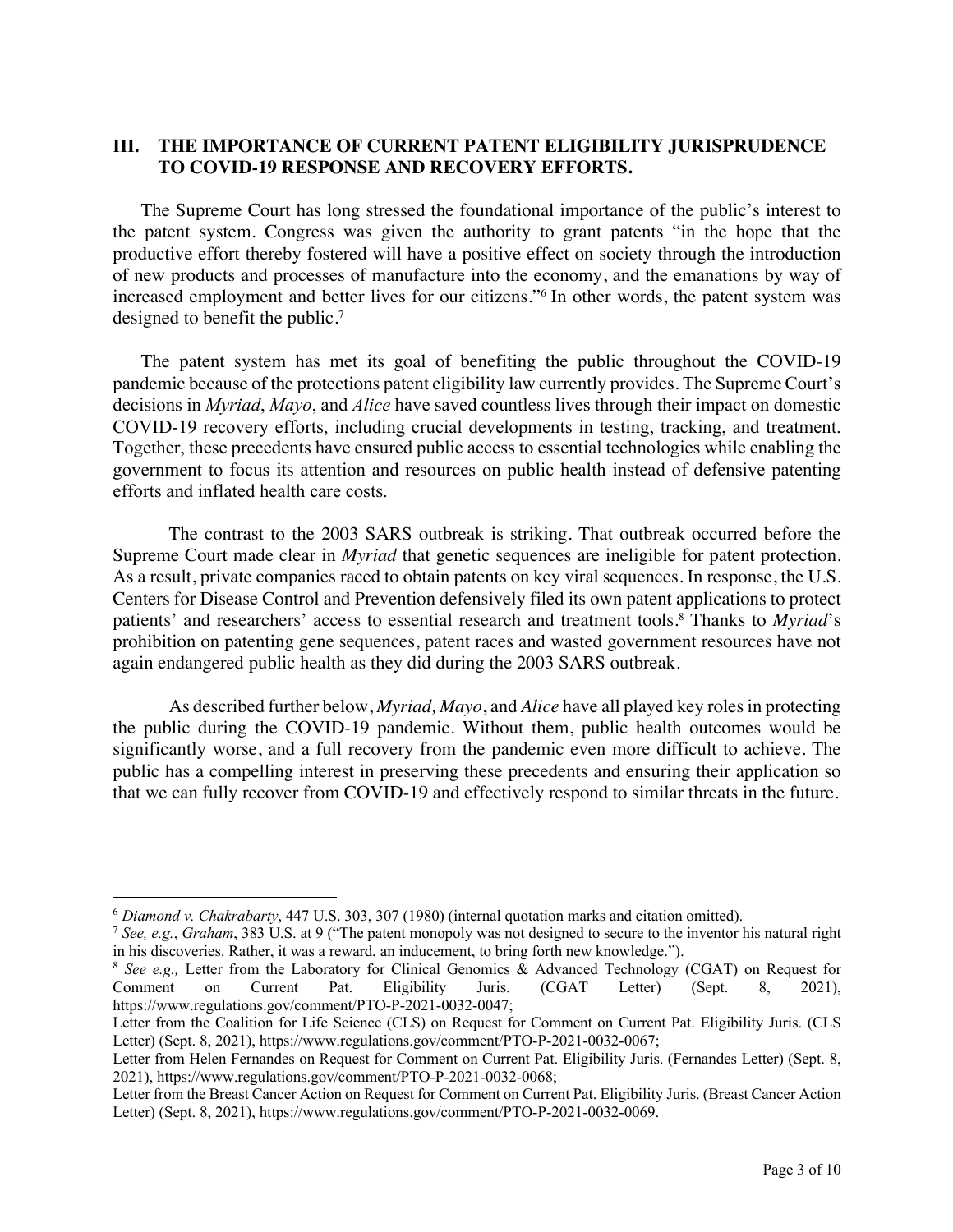## **A. Accurate and Reliable COVID-19 Testing**

Current patent eligibility jurisprudence—especially *Myriad's* rule against the patenting of naturally occurring genetic sequences—enabled the rapid development, commercialization, and increased accuracy of COVID-19 diagnostic tests. Reliable access to the genetic sequence of the SARS-CoV-2 virus (which causes COVID-19 infections) allowed both public and private entities to produce diagnostic tests quickly without fear of oppressive licensing agreements or lawsuits.<sup>9</sup> The fact that numerous entities could develop and distribute their own tests produced robust competition in molecular diagnostics, leading to advances in test accuracy due to protocol standardization and validation of results.10

Current patent eligibility jurisprudence not only facilitated the development of more accurate COVID-19 diagnostic tests, but also ensured the continued availability of diagnostic tests despite problems affecting the supply chain. For example, test developers were free to create kits that relied on saline to overcome the shortage of viral transport media. Similarly, they were able to create kits that could detect the virus in saliva to alleviate the swab shortage.<sup>11</sup>

The sheer quantity of COVID tests performed as well as the speed at which they must be processed to ensure public safety necessitated multiple variations of biological sample collection and processing. Freedom from patent monopolies allowed professional molecular scientists to build redundancy into their protocols by deploying multiple testing methodologies from different entities in order to maintain high testing capacity and overcome supply shortages.12 Were it not for current patent eligibility jurisprudence, a single entity could have held exclusive rights to create and deploy any, or all, of these alternate testing approaches. The risk of a single entity restricting access to different testing approaches would have constantly threatened to interrupt or thwart activities necessary for the development and deployment of effective COVID-19 tests.

In addition to promoting advancements in the accuracy of COVID-19 testing and enabling the circumvention of supply chain challenges, the freedom to innovate also enhanced the accessibility of COVID-19 diagnostic tests. New, innovative COVID-19 tests have reached an unprecedented number of patients, especially those in low-income, rural, and historically underserved communities.13 For example, earlier this year, the Food and Drug Administration authorized a COVID-19 test that served as the first ever molecular at-home test that did not require a prescription.14 Allowing patients to collect their own specimens overcame potential labor shortages at testing sites and made COVID-19 testing accessible to those who could not travel to get tested. Patent protection for naturally occurring genetic sequences and methods of using them

<sup>&</sup>lt;sup>9</sup> CGAT Letter, CLS Letter, Fernandez Letter, and Breast Cancer Action Letter, *supra* note 88.<br><sup>10</sup> *See* Letter from the Association for Molecular Pathology on Request for Comment on Current Pat. Eligibility Juris. (AMP Letter) (Sept. 8, 2021), https://www.regulations.gov/comment/PTO-P-2021-0032-0066.

 $\int$ <sup>11</sup> *Id.* 

<sup>12</sup> *Id.*

<sup>13</sup> *See* Francis Collins, *Racing to Develop Fast, Affordable, Accessible Tests for COVID-19*, NATIONAL INSTITUTE OF HEALTH: DIRECTOR'S BLOG (July 23, 2020), https://directorsblog.nih.gov/2020/07/23/racing-to-develop-fastaffordable-accessible-tests-for-covid-19/. 14 AMP Letter, supra note 10.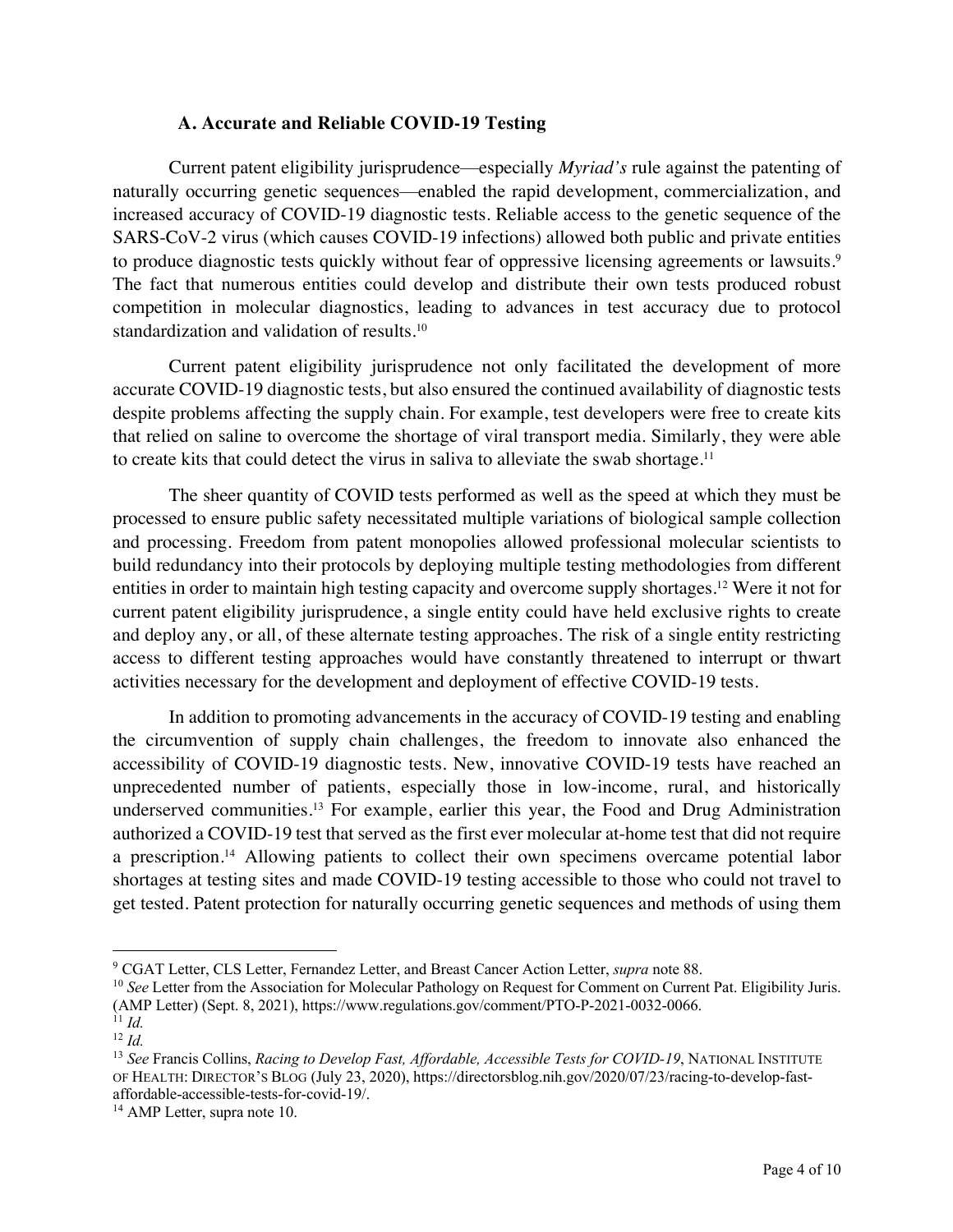to test for diseases would have restricted the space for innovation and prevented the competition that enabled these transformative advancements in diagnostic testing during the pandemic.

## **B. Affordable and Effective COVID-19 Tracking**

The current prohibition on patenting laws of nature has allowed researchers to share information and insights related to COVID-19, which has in turn facilitated the identification, tracking, and treatment of emerging coronavirus strains.15 Detecting and understanding the risks associated with a new virus variant requires global sharing of genetic sequencing data, information about the geographic spread of the virus, and inferential insights about the severity of associated disease variants. <sup>16</sup> The accessibility of this information has facilitated the development of new testing and treatment approaches for novel COVID-19 strains, such as the Delta variant. 17

*Mayo* has been particularly significant in supporting coordinated public health responses to the pandemic by guaranteeing access to natural correlations tied to COVID-19 infection trends. Captain Kimberly J. Elenberg, Director for Force Modeling and Analytics for the Department of Defense Coronavirus 2019 Task Force, credits current patent eligibility jurisprudence for playing a large role in allowing her team to coordinate the military's response to the pandemic.18 For example, researchers discovered that a significant proportion of individuals infected with SARS-CoV-2 shed virus RNA in their stool, and therefore the level of virus RNA in wastewater can be measured to track community infection trends.19 Due to the ruling in *Mayo*, the correlation between the amount of SARS-CoV-2 virus RNA in stool samples and community COVID-19 infection levels was not eligible for patent protection, even with the addition of a conventional wastewater test. Therefore, as Captain Elenberg noted, both the CDC and military could freely conduct wastewater tests and use the results to determine where to allocate testing and clinical resources.<sup>20</sup>

Current patent eligibility jurisprudence has not only protected public health during the COVID-19 pandemic but also plays a key role in protecting the public from *future* pandemics. Just like tracking new variants, detecting the emergence of new viruses requires unrestricted access to gene sequences, natural correlations, and conventional analytic methods implemented on generic computers. For example, Dr. Christopher Mason of Wiell Medical College has led a coordinated effort among researchers to sequence and characterize microbiota (bacteria, fungi, viruses, and other microbes) in cities across the world.21 Thus far, their work has identified 10,928 viruses and

<sup>15</sup> *Id.*

<sup>16</sup> *Tracking SARS-CoV-2 variants*, WORLD HEALTH ORGANIZATION, https://www.who.int/en/activities/tracking-SARS-CoV-2-variants/ (last visited Oct. 8, 2021).<br><sup>17</sup> *'The war has changed,' CDC says, calling for new response to Delta variant*, REUTERS

<sup>(</sup>July 30, 2021, 7:22 PM), https://www.reuters.com/world/asia-pacific/skorea-announces-vaccination-plan-18-49 year-olds-2021-07-30/.<br><sup>18</sup> Telephone interview with Kimberly Elenberg, Dep't of Def. Covid Task Force Lead for Data Modeling & Analytics

<sup>(</sup>Sept. 29, 2021).

<sup>19</sup> Amy E. Kirby, et al., *Using Wastewater Surveillance Data to Support the COVID-19 Response — United States,* 

<sup>&</sup>lt;sup>20</sup> Telephone interview with Kimberly Elenberg, *supra* note 18.

<sup>&</sup>lt;sup>21</sup> Emily Anthes, *Subway Swabbers Find a Microbe Jungle and Thousands of New Species*, THE NEW YORK TIMES (May 26, 2021), https://www.nytimes.com/2021/05/26/science/microbes-subway-metasub-mason.html.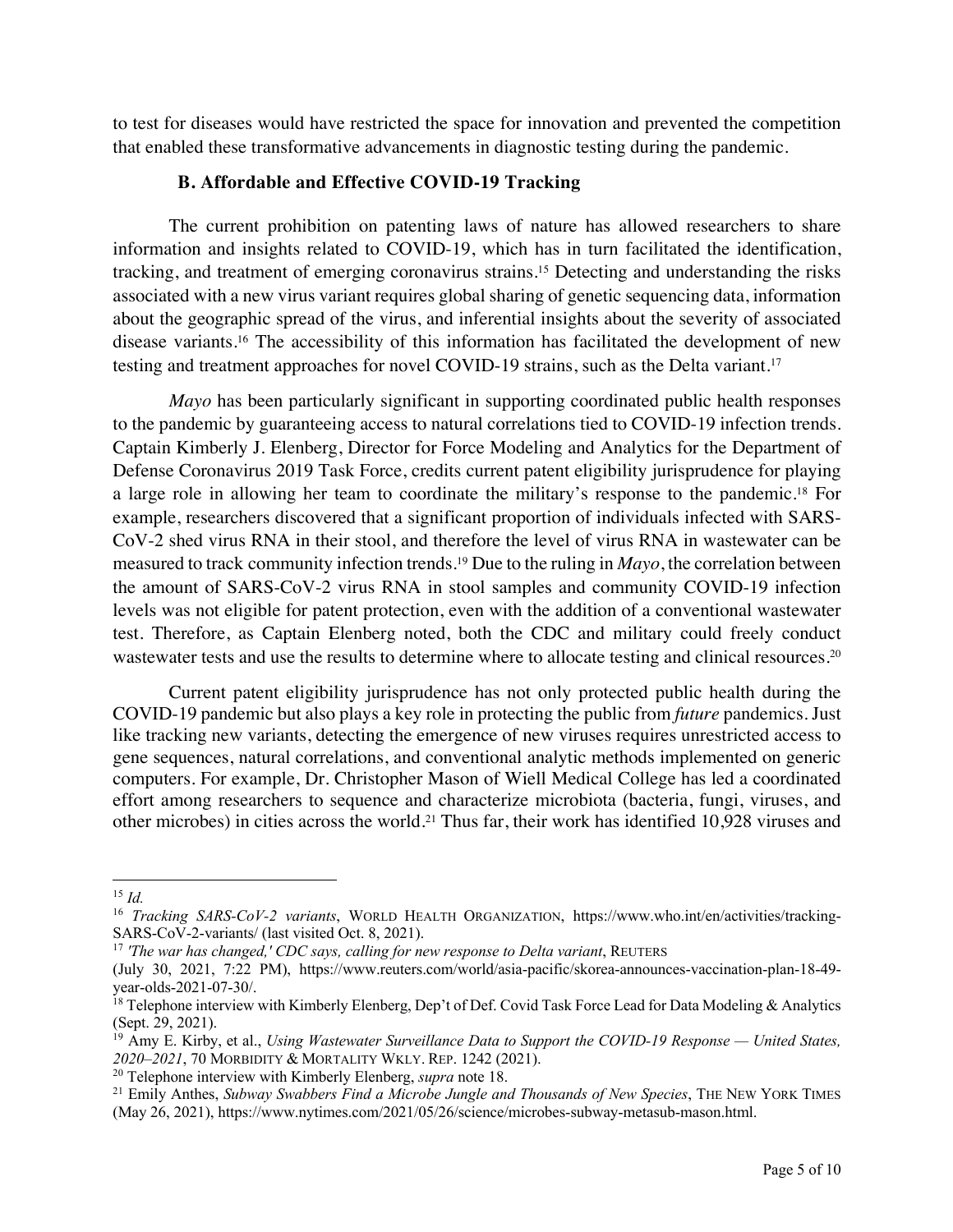748 kinds of bacteria that had never before been documented. <sup>22</sup> Thanks to the ability to freely match genes associated with pathogenic viruses as well as antimicrobial resistance to newly identified strains, Dr. Mason's program is already helping us prepare for (and potentially mitigate) future health crises.<sup>23</sup> As this example illustrates, current patent eligibility jurisprudence protects the public's health from present and future dangers.

## **C. Accessible Telehealth Services**

In addition to facilitating enhanced COVID-19 testing and tracking, current patent eligibility jurisprudence has also facilitated enhanced treatment by ensuring telehealth can be leveraged as a key public health tool. *Alice* in particular has allowed private and public entities to develop, improve, and provide access to telehealth products and services. One example is MyVitalz, a small telehealth business owned and operated by Justus Decher, a U.S. army veteran. Shortly after starting his business, Justus received exorbitant licensing demands from the owner of a patent that broadly claimed methods of using generic computers to monitor medical patients. *Alice* saved Justus from having to choose between paying for a license he did not need and risking his livelihood on expensive and protracted court litigation. Before he had to make that choice, a district court held that the patent asserted against him was ineligible under *Alice*. 24

The availability of telehealth from businesses like MyVitalz has enabled millions of patients to access medical care without the risk of exposing others or being exposed to COVID-19. Were it not for *Alice*, fewer health care providers would be able to offer telehealth services and overall costs would be higher due to licensing fees. Patients who could not afford to pay more would have lost access and had to decide whether to risk infecting themselves and others by seeing providers in person. Even after the pandemic, telehealth will continue to play a critical role in expanding access to care, especially in rural and underserved communities.<sup>25</sup>

Telehealth is part of an overall trend in point-of-care (POC) diagnostics and treatment that could revolutionize healthcare. According to healthcare analytics expert Dr. Martin Kohn, sophisticated data analytics drive personalized care through a telemedicine discipline known as remote patient monitoring.26 *Alice*'s prohibition on patents that use generic computers to transmit, store, and process data is critical to the nascent POC industry. Weakening that prohibition would create uncertainty and restrict space for innovation, stifling development and investment in the entire POC industry, thereby impeding downstream innovation in precision medicine. One benefit of current patent eligibility jurisprudence is the protection and encouragement it provides to

<sup>22</sup> *Id.*

<sup>23</sup> *Id.*

<sup>&</sup>lt;sup>24</sup> Alice *Saves Medical Startup From Death By Telehealth Patent*, ELECTRONIC FRONTIER FOUNDATION: SAVED BY *ALICE*, https://www.eff.org/alice/alice-saves-medical-startup-death-telehealth-patent (last visited Oct. 3, 2021).

<sup>25</sup> *See* Dep't of Health and Human Servs., *Biden-Harris Administration Invests over \$19 Million to Expand Telehealth Nationwide and Improve Health in Rural, Other Underserved Communities* (Aug. 18, 2021),

https://www.hhs.gov/about/news/2021/08/18/biden-harris-administration-invests-over-19-million-expand-telehealth-

nationwide-improve-health-rural.html.<br><sup>26</sup> Shaun Sutner, *Big data fuels telemedicine, remote patient monitoring*, TECH TARGET (May 13, 2015), https://searchhealthit.techtarget.com/podcast/Big-data-fuels-telemedicine-remote-patient-monitoring.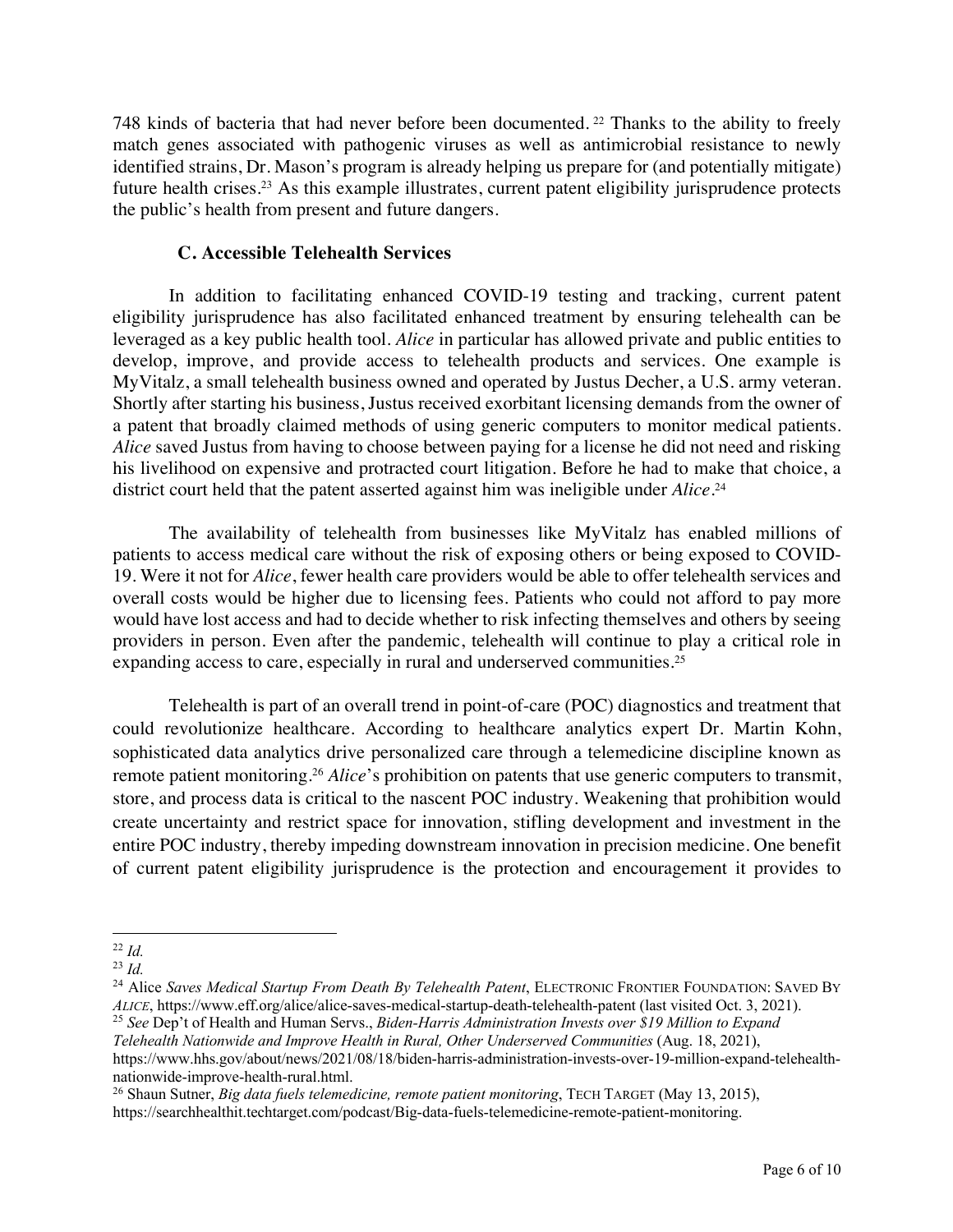downstream innovation in scientific and technological fields, especially those that are still in their infancy such as precision medicine.

The success of the telehealth market and increasing investment within that space demonstrates that software-based industries do not need ineligible patents to be successful or innovative. In the first quarter of 2021, telehealth investment hit an all-time high of \$4.2 billion, almost doubling the \$2.2 billion raised in the same quarter in the prior year.27 It is clear that *Alice*  has not stifled the industry's expansion; if anything, *Alice* has facilitated greater investment in the field by providing freedom and space for innovation and reducing litigation associated risks for startups.

# **IV. THE USPTO'S CURRENT PATENT ELIGIBILITY GUIDANCE**

Patent eligibility case law has been remarkably clear and consistent since the Supreme Court decided *Alice* in 2014. That decision made clear that (1) abstract ideas are identified by way of comparison to abstract ideas courts have previously identified, (2) methods of organizing human activity qualify as abstract ideas even if they are not purely mental processes, and (3) conventional computer implementation cannot make an abstract idea eligible for patent protection.<sup>28</sup> Concerningly, the USPTO has in recent years revised its patent eligibility guidance in ways that contravene these important aspects of *Alice's* holding.

In 2014, the year *Alice* was decided, the USPTO issued interim guidance on patent eligibility, which it updated in response to public comments the following year.<sup>29</sup> This guidance was largely consistent with *Alice*. Of particular relevance, the guidance instructed examiners to

(1) "refer to the body of case law precedent in order to identify abstract ideas by way of comparison to concepts already found to be abstract";

(2) identify ideas that "can be performed in the human mind, or by a human using pen and paper" as abstract; and

(3) reject claims directed to abstract ideas combined with elements which "courts have recognized, or those in the art would recognize, as . . . well-understood, routine and conventional," e.g., "performing repetitive calculations," "receiving, processing, and storing data," and "receiving or transmitting data over a network."<sup>30</sup>

<sup>27</sup> Heather Landi, *Global investment in telehealth, artificial intelligence hits a new high in Q1 2021*, FIERCE HEALTHCARE (Apr. 20, 2021, 3:45 PM), https://www.fiercehealthcare.com/tech/global-investments-telehealth-aistartups-reached-record-levels-q1-2021. This trend also mirrors the increasing value of molecular diagnostic companies. *See* Letter from the Invitae on Request for Comment on Current Pat. Eligibility Juris. (Sept. 7, 2021), https://www.regulations.gov/comment/PTO-P-2021-0032-0053

<sup>28</sup> *Alice*, 573 U.S. at 221, 220, and 225–26.

<sup>29</sup> *See* USPTO, *2014 Interim Guidance on Subject Matter Eligibility* (2014 IEG), published on Dec. 16, 2014, 79 Fed. Reg. 74618, and USPTO, *July 2015 Update: Subject Matter Eligibility* (July 2015 Update), published July 30, 2015, 80 Fed. Reg. 146.

<sup>30</sup> July 2015 Update, *supra* note 29, at 3, 5, and 7.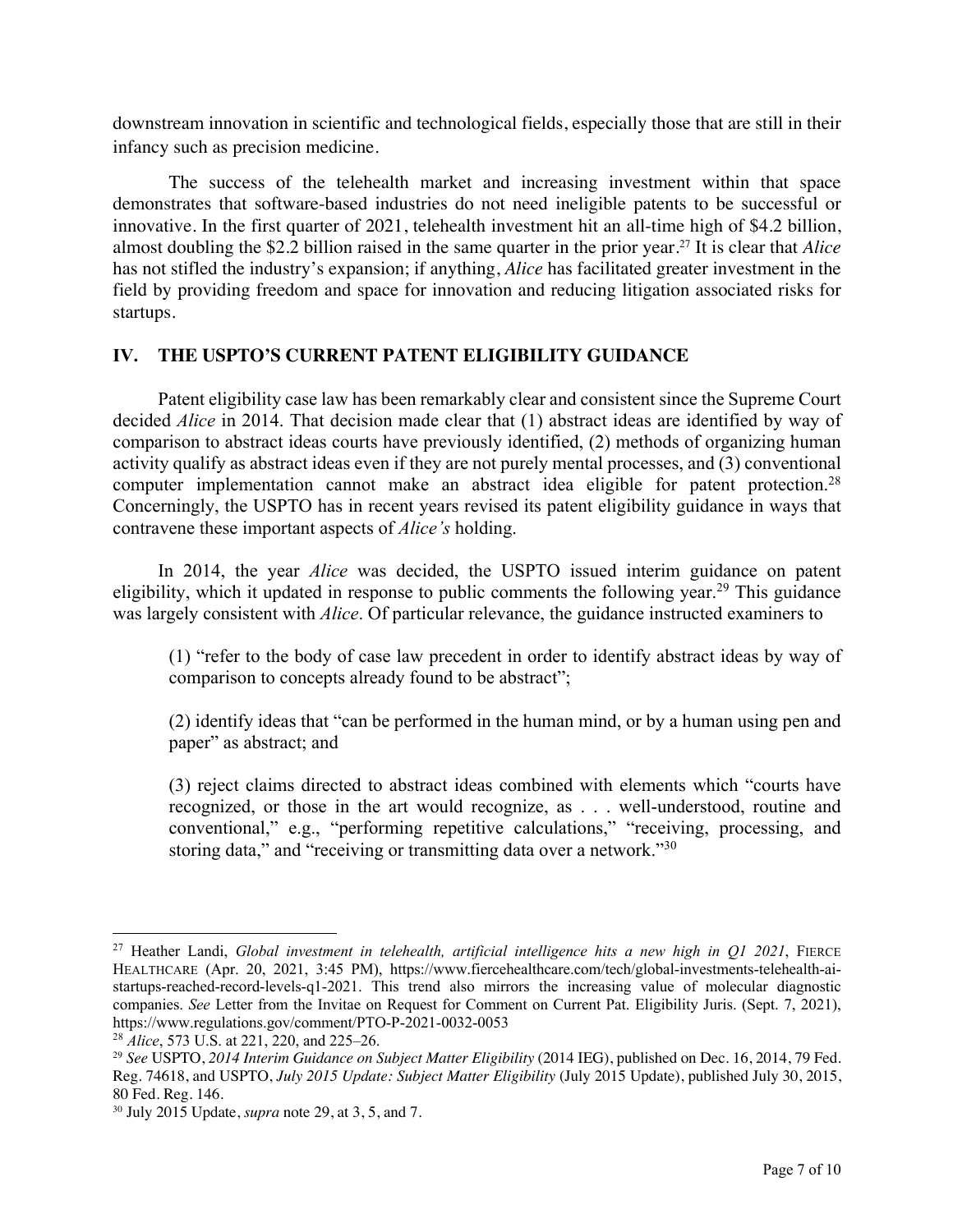*Alice* remains the Supreme Court's most recent patent eligibility decision. Despite the lack of intervening Supreme Court precedent, the USPTO abandoned the 2014 IEG and July 2015 update to adopt entirely new patent eligibility guidance in 2019.<sup>31</sup> When the USPTO issued its new guidance, public commenters objected that the changes were inconsistent with *Alice* and thus contrary to governing law.32 Nevertheless, the changes came into and remain in effect.

The USPTO's revised guidance instructs examiners to:

- (1) identify as abstract only ideas within three "enumerated groupings" consisting of mathematical concepts, certain methods of organizing human activity, and mental processes;
- (2) even if a claim is directed to an abstract idea within the three enumerated categories, treat it as non-abstract if the idea "is integrated into a practical application"; and
- (3) allow claims directed to abstract ideas combined with elements which are "wellunderstood, routine, conventional" because a "claim that includes conventional elements may still integrate an exception into a practical application, thereby satisfying the subject matter eligibility requirement of Section 101."33

These instructions diverge from the USPTO's original guidance in ways that contradict the Supreme Court's holding in *Alice* in at least three critical respects.

First, the revised guidance limits the categories of abstract ideas to three potential groupings while the original guidance directed examiners to identify abstract ideas by comparing them to concepts classified as abstract in case law. That direction reflects the approach the Court used and approved in *Alice*, where it did "not labor to delimit the precise contours of the 'abstract ideas' category," because "[i]t is enough to recognize that there is no meaningful distinction between the concept of risk hedging in [prior precedent] and the concept of intermediated settlement at issue here."<sup>34</sup> *Alice* makes clear that abstract ideas should be identified by comparison to concepts classified as abstract in judicial precedents, not by reference to precisely defined categories, as the USPTO's revised guidance requires.

Second, the USPTO's revised guidance introduces a "practical application" exemption for abstract ideas that is absent from both its original guidance and judicial precedent. The term "practical application" does not appear in *Alice*. Nor is an exemption for claims integrating abstract ideas into practical applications consistent with the Court's holding in that case. The parties in *Alice* stipulated that the "claimed method requires the use of a computer to create electronic

<sup>31</sup> *See* USPTO, *The 2019 Revised Patent Subject Matter Eligibility Guidance* (2019 PEG), published Jan. 7, 2019, 84 Fed. Reg. 4, and USPTO, *October 2019 Patent Eligibility Guidance Update* (October 2019 Update), published Oct. 17, 2019, 84 Fed. Reg. 50.

<sup>32</sup> *See, e.g.,* Electronic Frontier Foundation (EFF), *Comments of the EFF,* Docket No. PTO-P-2018-0053, Mar. 8, 2018, https://www.eff.org/files/2019/03/11/eff comments re docket no. pto-p-2018-0053.pdf; Computer & Communications Industry Association (CCIA), Comments of the CCIA, Docket No. PTO-P-2018-0053, https://www.uspto.gov/sites/default/files/documents/eligibility2019comments\_e\_ccia\_2019mar08.pdf.

<sup>33</sup> 2019 PEG, 84 Fed. Reg. 4, at 52, 54, and 55.

<sup>34</sup> *Alice*, 573 U.S. at 221.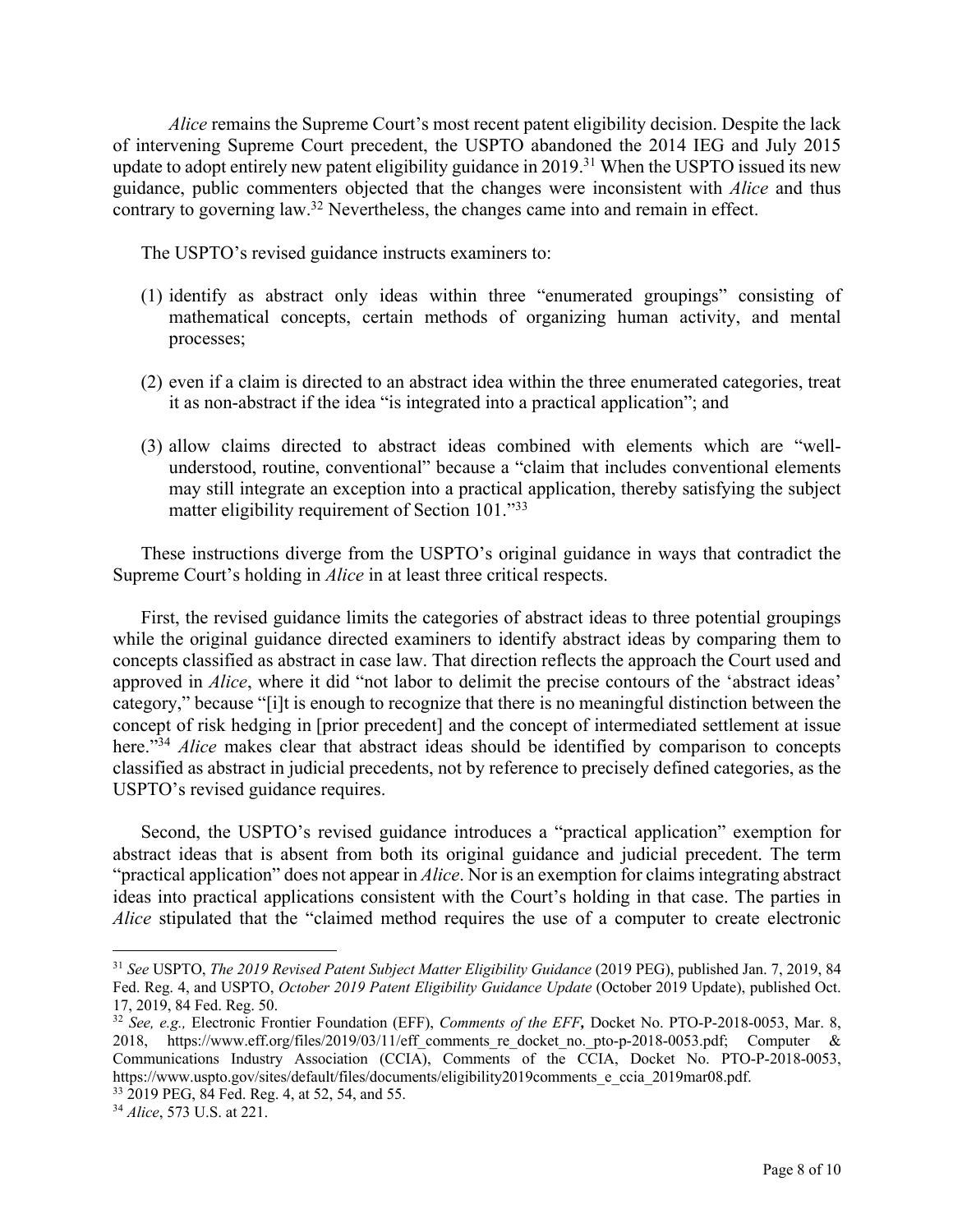records, track multiple transactions, and issue simultaneous instructions."35 But the Court still classified it as an abstract idea. As it explained, "[t]here is no dispute that a computer is a tangible system (in  $\S$  101 terms, a "machine"), ... [b]ut if that were the end of the  $\S$  101 inquiry, an applicant could claim any principle of the physical or social sciences by reciting a computer system configured to implement the relevant concept[,] *. . .* thereby eviscerating the rule that laws of nature, natural phenomena, and abstract ideas are not patentable."<sup>36</sup> The "practical application" exemption in the USPTO's revised guidance similarly eviscerates that rule.

Third, the revised guidance permits patents on abstract ideas combined with well-understood, routine, and conventional elements as long as they qualify as practical applications. That contradicts its original guidance, which directed examiners to reject such claims, as well as longstanding patent eligibility jurisprudence. *Alice* re-affirmed the Court's prior holding that combining an abstract idea with purely conventional implementation does not establish patent eligibility.37 The Court was crystal clear that "the prohibition against patenting abstract ideas cannot be circumvented by attempting to limit the use of [the idea] to a particular technological environment."38 The revised guidance's exemption for patents claiming abstract ideas performed by conventional elements is flatly inconsistent with governing law.

The impact of the revised patent eligibility guidance has been swift and striking. According to the USPTO's own report, the likelihood of a first rejection on patent eligibility grounds fell by 25% in the year after the 2019 guidance—a stark contrast to the 31% increase in such rejections during the year after the 2014 guidance went into effect.<sup>39</sup>

There is also evidence that the revised guidance is leading to the allowance of patent claims that are ineligible under *Alice*. For example, the USPTO has allowed patents on conventional, wellunderstood, and routine aspects of essential telehealth technology, such as a network of cameraequipped computers that can start and stop communicating with each other.<sup>40</sup>

To the extent that there has been any lack of clarity or consistency affecting patent eligibility in recent years, the USPTO's shifting patent eligibility guidance may be at least partly responsible. We strongly urge the USPTO to review and, as necessary, revise its guidance to ensure consistency with Supreme Court precedent.

<sup>&</sup>lt;sup>35</sup> *Id.* at 224.<br><sup>36</sup> *Id.* (quotation marks, alterations, and citations in original omitted).

<sup>&</sup>lt;sup>37</sup> *Id.* at 222 (discussing *Parker v. Flook*, 437 U.S. 584 (1978), where "the formula itself was an abstract idea, . . . the computer implementation was purely conventional," and the "process was patent ineligible").

<sup>38</sup> *Id.* (citations omitted).

<sup>39</sup> USPTO, *Adjusting to Alice*, No. 3, Apr. 2020, https://www.uspto.gov/sites/default/files/documents/OCE-DH\_AdjustingtoAlice.pdf; see also The Patent Office Is "Adjusting" to a Supreme Court Ruling by Ignoring It, ELECTRONIC FRONTIER FOUNDATION (May 7, 2020), https://www.eff.org/deeplinks/2020/05/patent-office-adjustingsupreme-court-ruling-ignoring-it.<br><sup>40</sup> *Stupid Patent of the Month: Telehealth Robots Say Goodbye*, ELECTRONIC FRONTIER FOUNDATION (Mar. 29, 2021),

https://www.eff.org/deeplinks/2021/03/stupid-patent-month-telehealth-robots-say-goodbye.